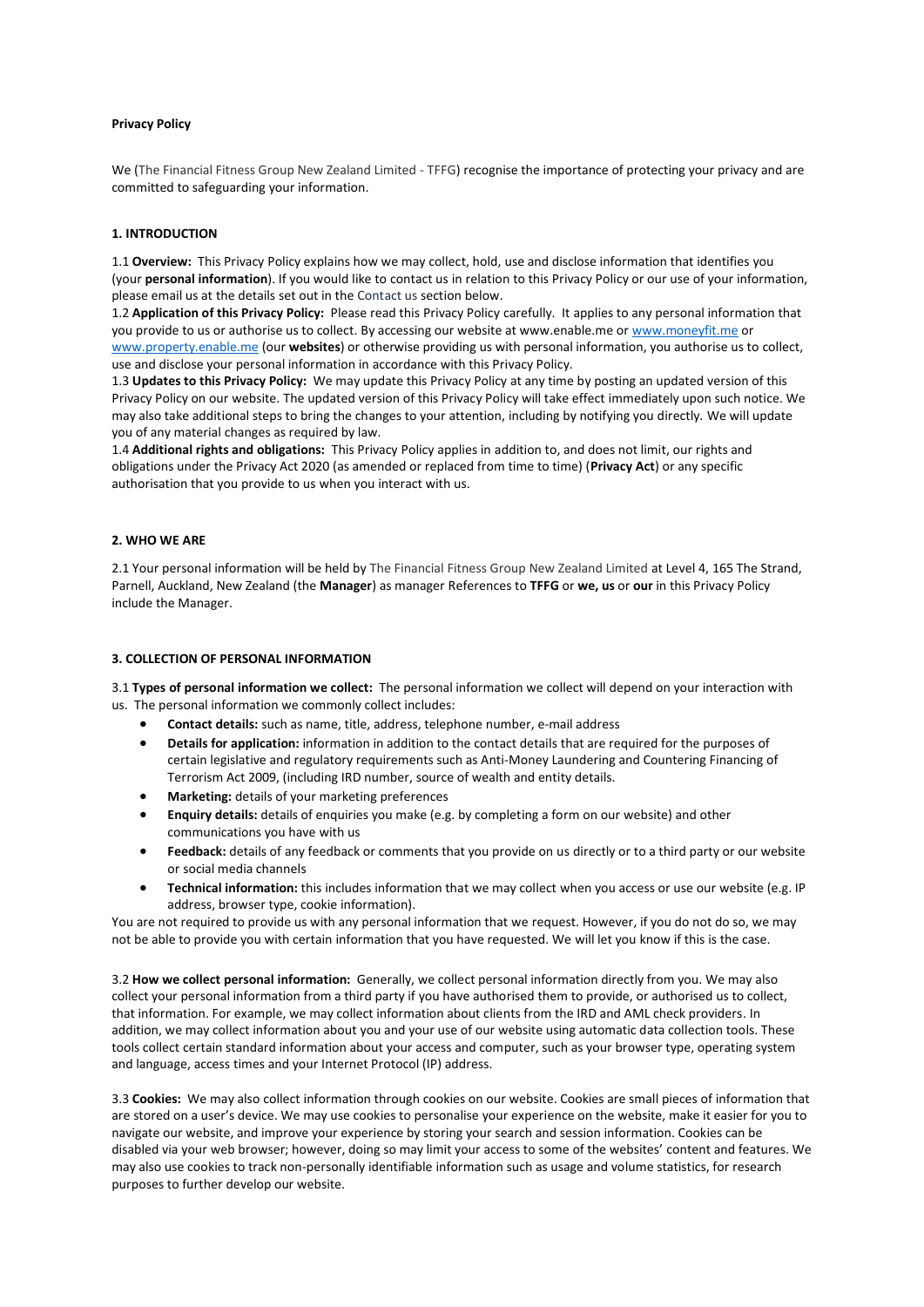3.4 **Information about other people:** If you provide us with, or authorise us to collect, personal information about another person, you confirm that they have authorised you to provide us, or authorise us to collect, their personal information in accordance with this Privacy Policy and that you have informed them of their rights to access and request correction of their personal information, as set out below.

# **4. USE OF PERSONAL INFORMATION**

4.1 **How we may use your information:** We may use your personal information for the following purposes:

- for the general operation of TFFG and to manage our relationship with you (including management of your client profile, to notify you of changes to our website, terms and conditions, and respond to queries or complaints)
- to provide you with marketing and updates that you have requested or that we think you might be interested in (e.g. via newsletters or other marketing materials) unless you have opted-out of such marketing
- to comply with our legal obligations and policies
- to ensure the security of our networks and systems, protect against, identify and prevent fraud and other claims
- to analyse your use of our website, personalise and improve your experience on our website using cookies and similar technologies
- to facilitate our internal business operations (including for training, risk management and for developing, maintaining and testing our IT systems and infrastructure)
- for any other purpose authorised by you or permitted by law.

4.2 **Use of aggregated and anonymous information:** We also use aggregated and anonymous information (where identifiable characteristics are removed, so that you will remain anonymous) for statistical and research purposes. 4.3 **How we may communicate with you:** We may communicate with you by email and other electronic means.

### **5. DISCLOSURE OF PERSONAL INFORMATION**

5.1 **How we may share your information:** We may share your personal information for the purposes set out above with the following parties:

- our related companies and organisations, partners, contractors and service providers (including IT services providers), to assist us with the operation of our business;
- authorities, regulators and professional advisers (including lawyers, bankers, auditors and insurers);
- third parties to whom we may choose to sell, transfer or merge parts of our business or our assets;
- any other party authorised by you or to whom we are required or authorised to disclose personal information in accordance with applicable law.

### **6. SECURITY AND STORAGE**

6.1 **Security:** We take reasonable technical and organisational security measures to prevent loss or unauthorised access, use, alteration, or disclosure of personal information you provide to us or authorise us to collect. We also require any contractors or service providers who require access to your information required to implement reasonable technical and organisational security measures to protect your information.

6.2 **Inherent risks:** Unfortunately, the transmission of information via the Internet is not completely secure. Although we will apply our normal procedures and comply with legal requirements to protect your information, we cannot guarantee the security of your information transmitted to or from the website and any transmission is at your own risk.

6.3 **Links to third party websites:** The website may from time to time contain links to and from other websites. If you follow a link to any of those sites, please note that those sites ought to have their own privacy policies and that we do not accept any responsibility or liability for those sites or for their privacy policies. Please check those privacy policies before you submit your information to those sites.

6.4 **Login details:** If, from time to time, you have a username, password or other login detail which enable you to access certain portals, you must not allow any other person to use them and must treat them as confidential. If you believe or suspect that someone else knows your login details, you must contact us using the email address set out under the Contact us heading below as soon as possible.

### **7. ACCESS AND CORRECTION OF PERSONAL INFORMATION**

7.1 **Your rights:** Under the Privacy Act, you have the right to access and request correction of any personal information that we hold about you. Please refer to the Contact us section below.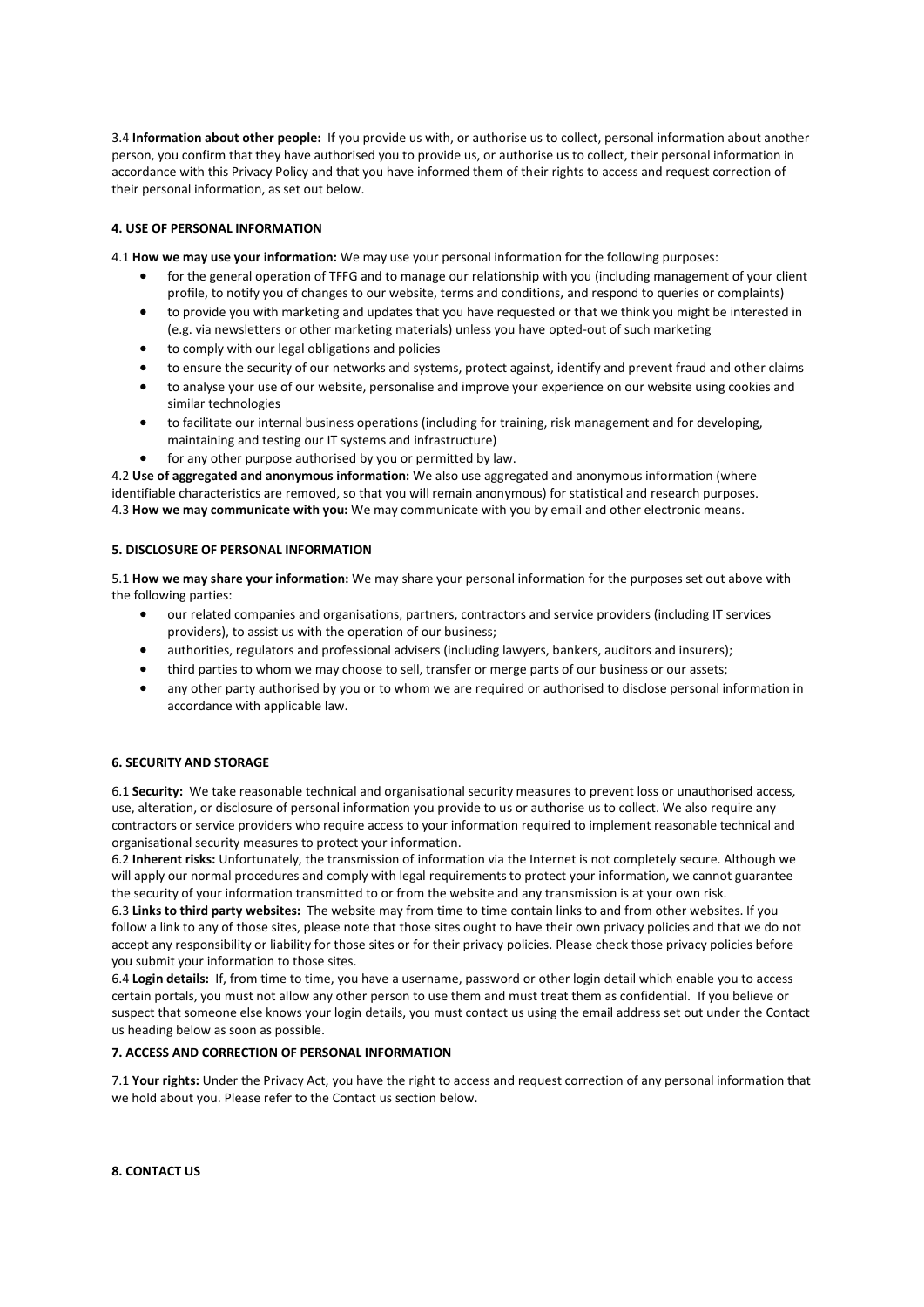8.1 **How to contact us:** If you have any questions or requests relating to this Privacy Policy or personal information that we may hold about you, please contact us by emailing [privacy@enable.me](mailto:privacy@enable.me)

8.2 **Address:** enable.me Level 4, 165 The Strand, Parnell, Auckland 1010. PO Box 42073, Orakei, Auckland 1745

### **WEBSITE CONTENT**

We have made every effort to ensure that the information contained on this website is complete and accurate, enable.me makes no representation or warranty of any kind as to the accuracy or completeness of the information, or that the information is suitable for your intended use.

To the maximum extent permitted by law, neither enable.me nor its directors, or employees will be liable for any loss or damage suffered by you through use of this website.

**Cookies** - We may use cookies when you are on our website. These allow us to track and target the interests of our website users. Any information we collect and share with third parties through cookies is aggregated and anonymous. The information may be used to help us identify you, to provide you with personalised features and for tracking traffic on our website to serve advertisements for our products and services when you visit our website and third-party websites. You can prevent new cookies from being installed and delete existing cookies. For information on how to do so, check your internet browser settings.

**Collection of analytics information through our website -**To improve our website and advertising, we may use information gathered from web analytics tools. This may include traffic to, from and within our website, your mouse click activity, your IP address and other information that you voluntarily enter into the website. In addition, our website may use third party cookies from Google Analytics for Display Advertisers. The tracking data is stored in a database managed by Google and gives us insight into behavioural information relating to visitor age, gender and interests on an anonymous and aggregate level and who has viewed our advertising on other websites.

**No financial advice -**The material on this website is for information purposes only. enable.me does not warrant the accuracy, adequacy, completeness, timeliness or reliability of this website and expressly disclaims all warranties and representations of any kind with regard to this website. It is not financial advice and has not been prepared with regard to your particular financial situation or investment objectives. Neither enable.me nor any of its employees, contractors, directors or shareholders will be responsible or be liable for any direct, indirect, consequential, loss of profits or damages (including for negligence) arising out of your use of this website. Before making an financial decision you should seek professional and/or legal advice relevant to your circumstances.

**Intellectual property –** enable.me holds all copyright and other intellectual property rights to the information, images, web pages, logos and brands on this site, which may not be copied or reused (other than as expressly intended by this site) without the written consent of enable.me. You may not display or distribute the content of this website in public, or where the content is accessible to the public, without the permission of enable.me.

#### **CONTACT US**

Should you have any concerns about your privacy contact:

enable.me Level 4, 165 The Strand, Parnell, Auckland 1010 PO Box 42073, Orakei Auckland 1745 Attention: Complaints email[: privacy@enable.me](mailto:privacy@enable.me)

**THIRD PARTY PROVIDERS**